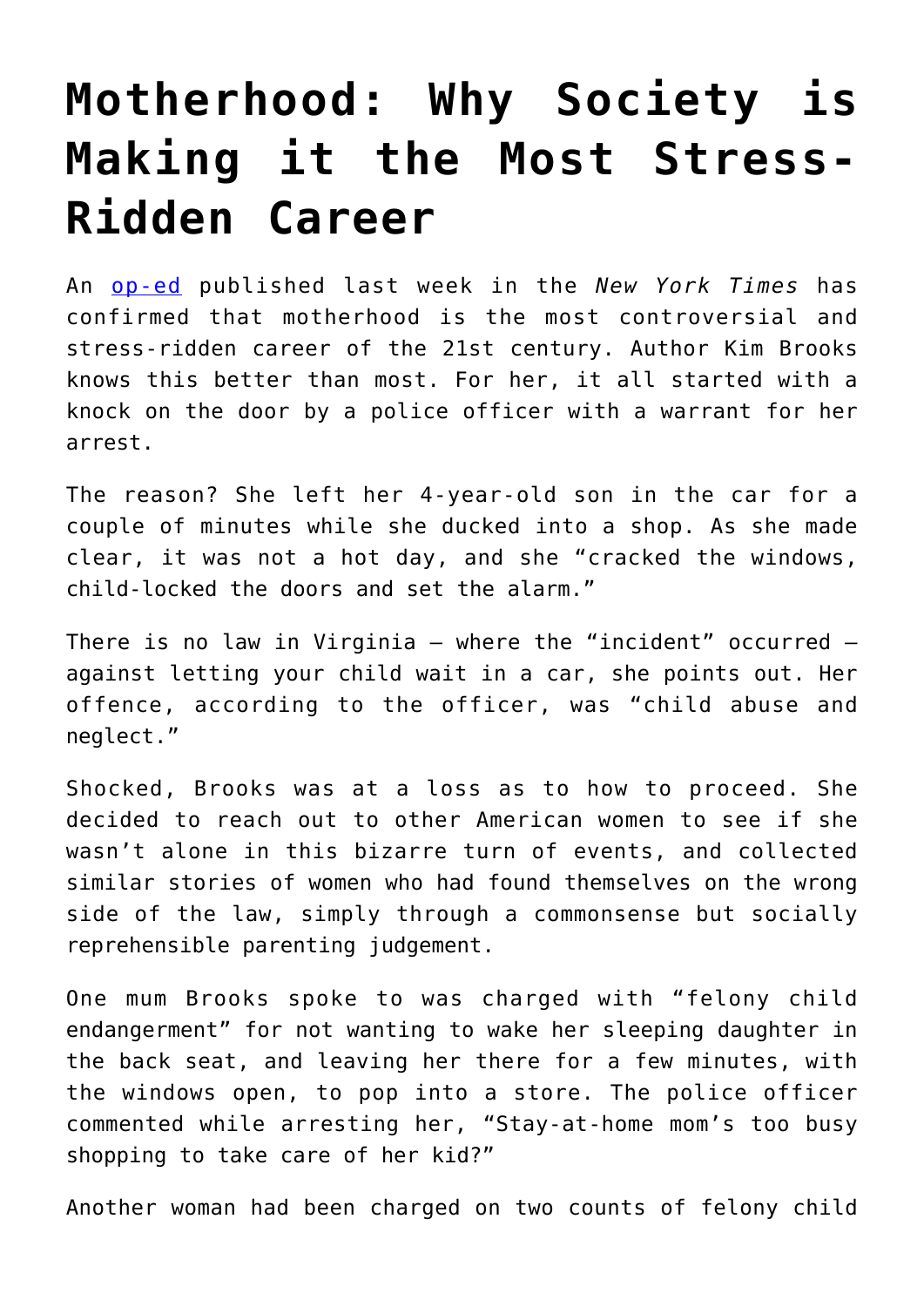abuse and sentenced to 18 years (yes, years!) supervised probation, because she had no childcare options and had to leave her two children in the car while she went to a job interview.

Brooks sees these examples as proof that the hyper-alert supervision mothers are expected to meet in the US is a bourgeois criterion. Because,

*"In a country that provides no subsidized child care and no mandatory family leave, no assurance of flexibility in the workplace for parents, no universal preschool and minimal safety nets for vulnerable families…in effect makes it a crime to be poor."*

Brooks is en point when she observes, "when a mother is intimidated, insulted or demeaned because of her parenting choices, we call it concern or, at worst, nosiness." Unlike women hurled abuse in any other situation, "a mother, apparently, cannot be harassed. A mother can only be corrected."

Not only is the unrealistic expectation to facilitate totally risk-free childhoods wearing mothers out and making them an easy target for spectators. Children are going mad being pent up indoors, enclosed in small backyards, plugged into technology and buckled up in seatbelts. This could even be contributing to [the rise in ADHD.](https://medicalxpress.com/news/2014-11-global-surge-adhd-diagnosis-medicine.html)

It's a vicious cycle. When we deny our children "the luxury of being unnoticed, of being left alone," we surely are heightening the risks of things like childhood obesity, anxiety, screen addictions, depression and loneliness. Creating a restricted, censored and cottonwool-wrapped climate for our children is far more likely to give rise to these things than if we allow a little risk-taking.

Here in Australia, [it is illegal across every state to leave a](https://www.betterhealth.vic.gov.au/health/healthyliving/child-safety-in-the-car)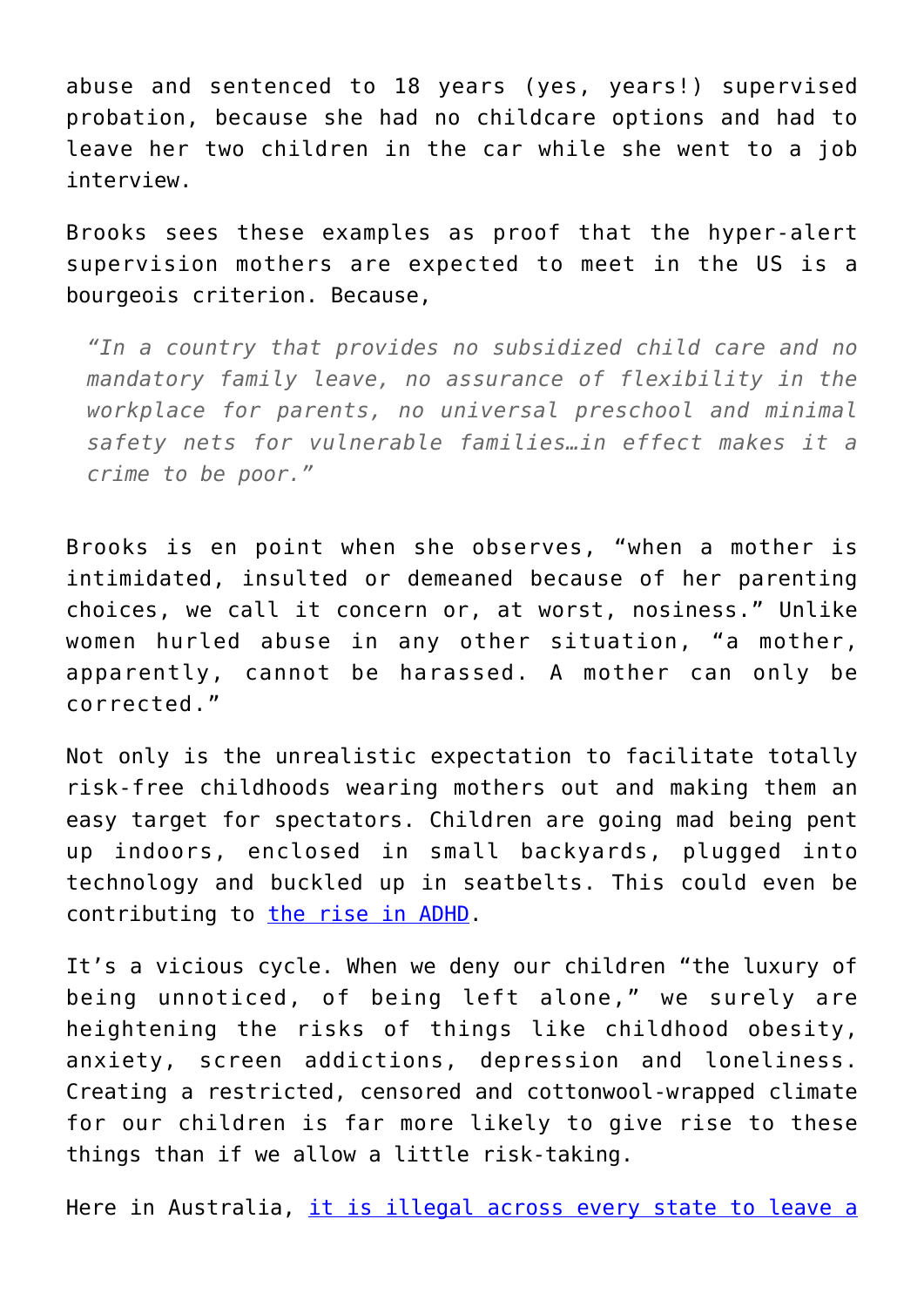[child unattended in a car for any length of time.](https://www.betterhealth.vic.gov.au/health/healthyliving/child-safety-in-the-car) In Victoria, my home state, penalties range from fines of \$3,690 to up to six months jail time. By law, a parent is committing a crime each time he or she leaves their children in the car in order to do something so simple as pay for fuel.

What if it might be the safer option to *leave* the kids in the car sometimes? Perhaps there's a busy road to cross to reach the bakery, or the car park's full of reversing vehicles to navigate small children through. The situation of leaving a child in a car has been catastrophised to such an extreme that responsible mothers making sensible decisions are in danger of being incarcerated.

And we wonder why so many mums flock back to work soon after having a baby. Or why post-natal depression is on the rise. Why should they take on the doomed-to-failure social prescription for their role, and risk being made into social pariahs at every turn? Especially when their monumental efforts in child-raising otherwise goes largely unrecognised?

Yes, there's the risk of something happening beyond the mother's control, like tripping and getting concussed or being hit by a vehicle. This renders her risk assessment for leaving her children for an intended minute or two useless. But should we let such wildly unlikely possibilities veto our judgements? If we really lived like this, we'd all be buying lottery tickets every week.

Being expected to supervise your children every waking moment is exhausting, impractical and unsustainable. And when motherhood has become a "lifestyle choice" there's little room for sympathy for the struggling mum. She didn't *have* to become one.

I have heard it said that "what's good for the mother is good for the child." If she can assess the risk level of an environment and deem it safe enough to leave her children